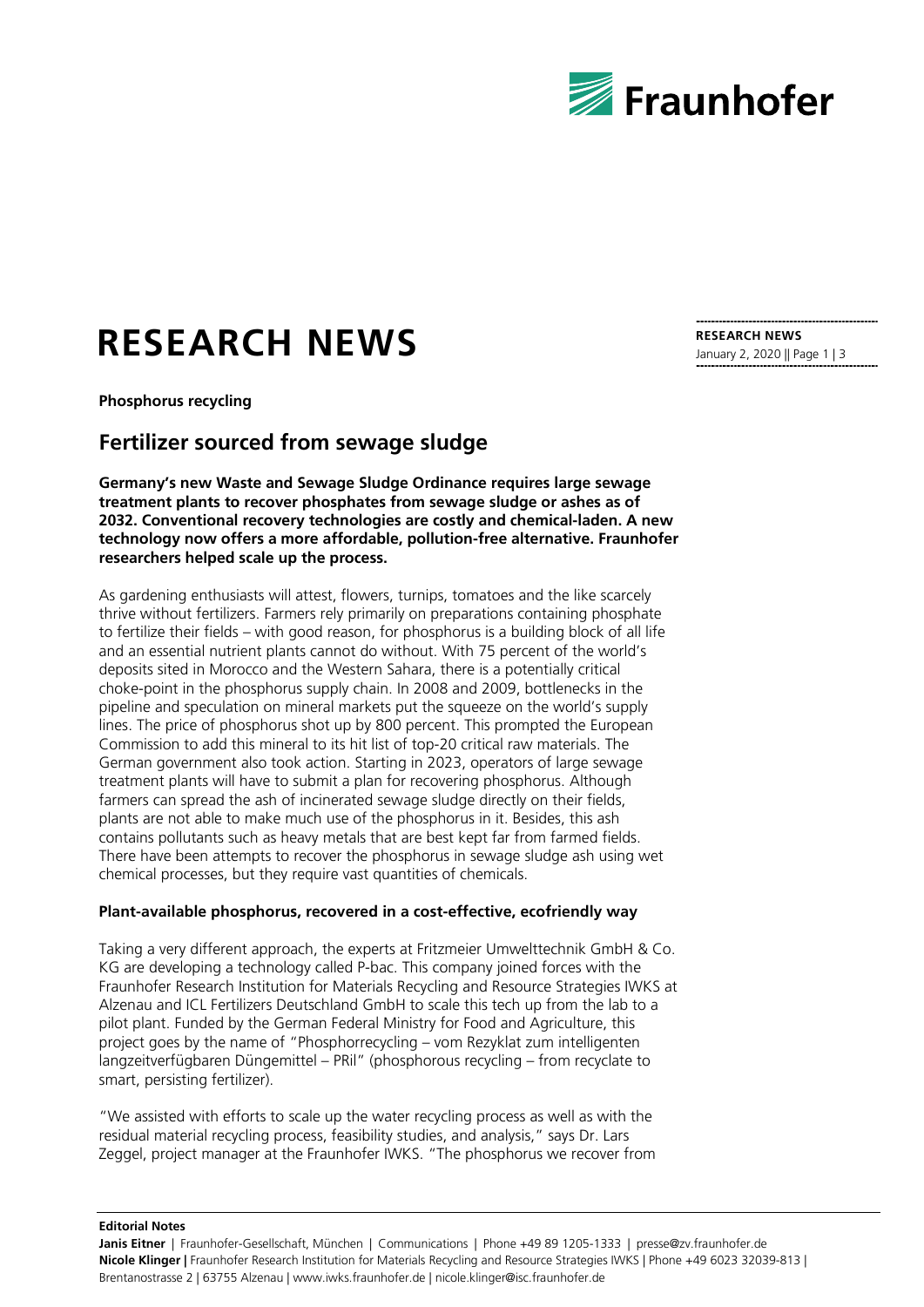

the ash with this innovative process is 50 percent plant-available in a water-soluble phosphate fertilizer. In contrast, the phosphate in pure sewage sludge ash is all but unavailable to plants." On top of that, the substrate is largely pollutant-free and the relevant pollutants can be reduced by more than 90 percent. Fertilizers sourced from recycled sewage sludge are also remarkably affordable, as a feasibility study conducted by the Fraunhofer IWKS showed. The phosphate produced in this manner costs around two euros per kilogram. Fertilizer produced with wet chemical processes comes to at least four to six euros per kilogram. Phosphorus from recycled sources is still more expensive than the primary phosphorus from Morocco, which stands at 70 cents per kilogram P2O5. However, in sharp contrast to recycled phosphorus, primary phosphorus increasingly contains pollutants such as cadmium and uranium.

#### **Letting bacteria off the leash**

Fritzmeier developed the process for recovering phosphorus from sewage sludge. Rather than adding chemicals such as sulfuric acid to the sludge ash, these experts let bacteria do the work. The bacteria absorb carbon dioxide from the air – a beneficial side-effect – and produce sulfuric acid by using added elemental sulfur to extract phosphorus from the ash. Held in living conditions selected to facilitate this process, other bacteria absorb the phosphorus, enrich it, and release it again when this environment changes. This produces solid iron phosphate precipitates that can be separated from the leachate. Researchers at the Fraunhofer IWKS looked into several aspects of this, including the process water. "It takes around ten liters of process water to recycle one liter of sewage sludge ash," says Zeggel. Once the phosphate has been extracted, this water may be reused immediately to propagate bacteria. The cycle can be repeated several times before the water needs to be desalinated. "We have been able to adapt the membrane filtration so that we can now remove 98 percent of the sulfate – that is, sulfur – from the water and ultimately circulate 75 percent of the process water," says Zeggel. This leaves a lot less process water to be disposed of and conserves a great deal of energy. The procedure is not only ecofriendly; it also eliminates a major cost factor. The energy required to evaporate the water is one of the biggest cost drivers. The research team was able to reduce operating costs significantly with the benefit of membrane filtration. The entire process is ready for use on a hundred-liter scale.

### **RESEARCH NEWS**

January 2, 2020 || Page 2 | 3